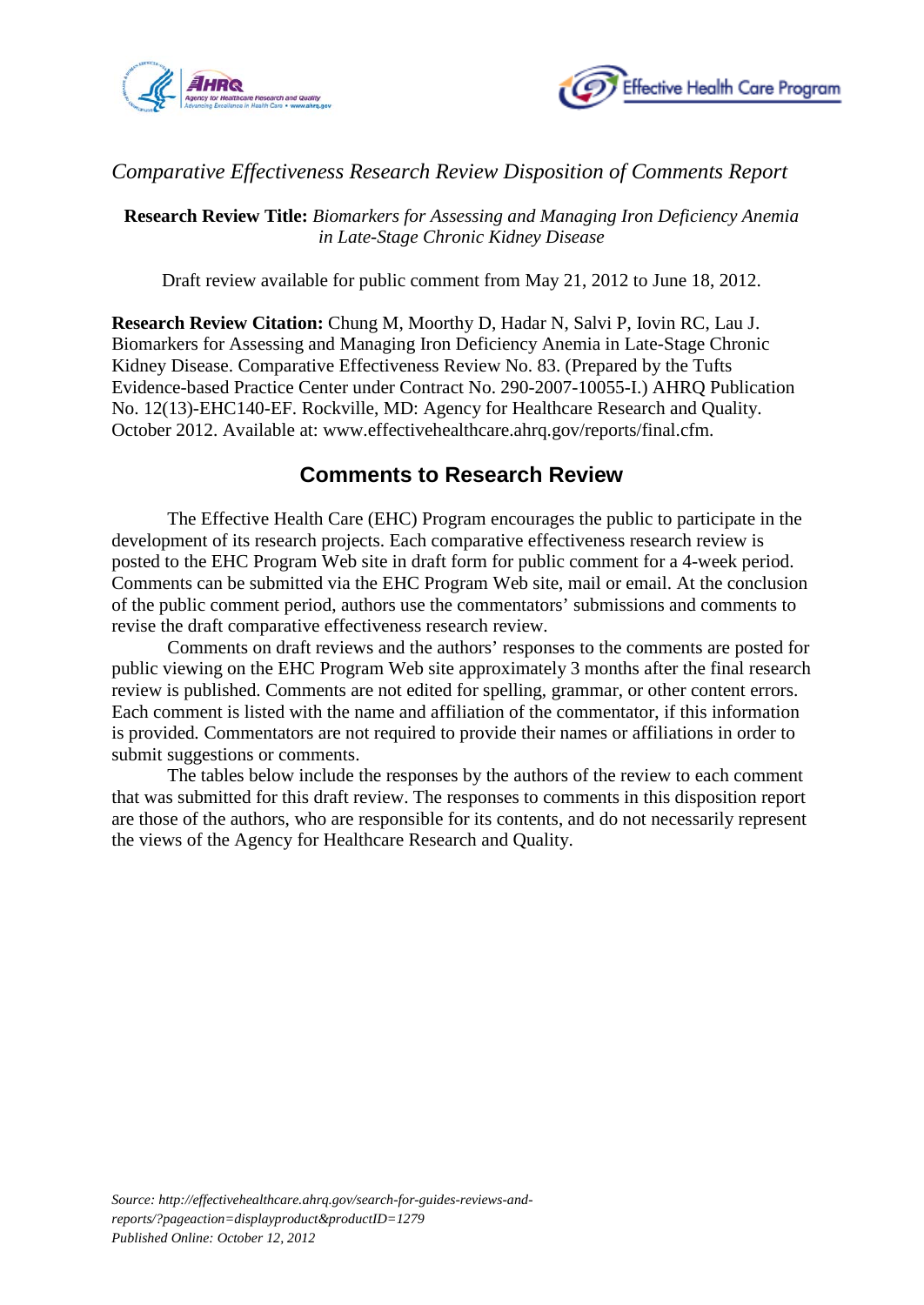



| <b>Commentator &amp;</b><br><b>Affiliation</b> | <b>Section</b>      | <b>Comment</b>                                                                                                                                                                                                                                                                                                                                                                                                                                                                                                                                                                                                                                                                                                                                                                                                                                                                                                                                                                                                                          | <b>Response</b>                                                                                                                                                                                                                                                                                                                                                                                                                                      |
|------------------------------------------------|---------------------|-----------------------------------------------------------------------------------------------------------------------------------------------------------------------------------------------------------------------------------------------------------------------------------------------------------------------------------------------------------------------------------------------------------------------------------------------------------------------------------------------------------------------------------------------------------------------------------------------------------------------------------------------------------------------------------------------------------------------------------------------------------------------------------------------------------------------------------------------------------------------------------------------------------------------------------------------------------------------------------------------------------------------------------------|------------------------------------------------------------------------------------------------------------------------------------------------------------------------------------------------------------------------------------------------------------------------------------------------------------------------------------------------------------------------------------------------------------------------------------------------------|
| Peer Reviewer #1                               | <b>Introduction</b> | Concise and well done. The key questions are presented<br>well.                                                                                                                                                                                                                                                                                                                                                                                                                                                                                                                                                                                                                                                                                                                                                                                                                                                                                                                                                                         | No response needed.                                                                                                                                                                                                                                                                                                                                                                                                                                  |
| Peer Reviewer #2                               | Introduction        | Very good summary of the issues at hand. Figure 1 is a<br>superb visualization of the pathways involved in iron<br>metabolism and related clinical measures.                                                                                                                                                                                                                                                                                                                                                                                                                                                                                                                                                                                                                                                                                                                                                                                                                                                                            | Thank you. No response needed.                                                                                                                                                                                                                                                                                                                                                                                                                       |
| Peer Reviewer #3                               | Introduction        | The introduction is adequate and describes the<br>importance of finding and utilizing new markers to assess<br>iron status. Indeed, current traditional markers are<br>susceptible to interference with other concurrent<br>physiological processes notably inflammation. Figure 1 is<br>particularly useful in both explaining the process of iron<br>metabolism and distribution as well as how each<br>biomarker reflects the individual steps.                                                                                                                                                                                                                                                                                                                                                                                                                                                                                                                                                                                      | No response needed.                                                                                                                                                                                                                                                                                                                                                                                                                                  |
| Peer Reviewer #4                               | Introduction        | clearly states the current status of assessment of iron<br>stores in the literature.                                                                                                                                                                                                                                                                                                                                                                                                                                                                                                                                                                                                                                                                                                                                                                                                                                                                                                                                                    | Thank you. No response needed.                                                                                                                                                                                                                                                                                                                                                                                                                       |
| Peer Reviewer #8                               | Introduction        | The introduction is generally well written. I have a couple<br>of observations.<br>Page 3, lines 25-27: I disagree that inflammation doesn't<br>affect the "newer tests." Certainly hepcidin is affected by<br>inflammation, as is CHr, if the serum iron falls low<br>enough.<br>Page 3, line 31: CHr does not change as a "function of<br>the amount of iron in the marrow." CHr falls when the<br>transferrin sat'n falls and less iron is delivered to the<br>developing erythron.<br>Soluble transferrin receptor not only rises with iron<br>deficiency but also rises as the overall size of the erythron<br>increases (Huebers et al. Blood 75:102; 1990).<br>Finally, I would not introduce hepcidin as a marker of iron<br>balance. There is no agreed-upon standardized assay.<br>Key Question #1: I think the issue of patient-centered<br>outcomes is important, but trying to see if outcomes are<br>affected by whether or not newer vs. older markers of iron<br>status were used is a genuine mismatch, in my opinion. | The sentence has been revised. Now it reads "These newer<br>markers, highlighted in yellow, are thought to be less<br>influenced by the underlying state of inflammation in CKD"<br>The original sentence was "The Hb content of reticulocytes<br>(CHr) is a function of the amount of iron in the bone marrow<br>that is available for incorporation into reticulocytes." We<br>believe this sentence is correct.<br>Thank you for the information. |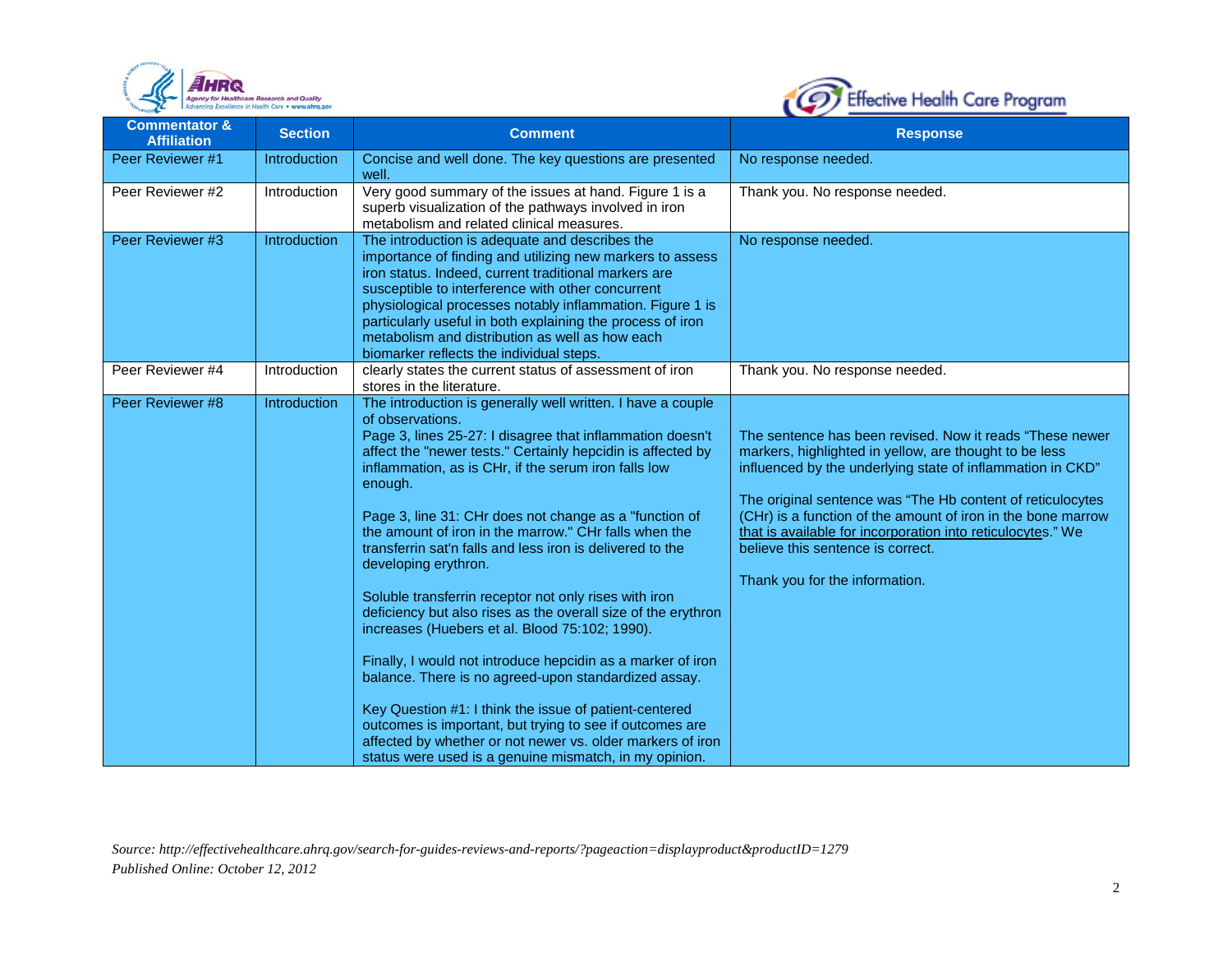



| <b>Commentator &amp;</b><br><b>Affiliation</b> | <b>Section</b> | <b>Comment</b>                                                                                                                                                                                                                                                                                                                                                                                                                                                                                                                                                                                                                                                                                                                                                                                                                                  | <b>Response</b>                                                                                                                                                                                                                                                                                                                                                                                                                                                                                                                                                                                                                                                                                                                                                                                                                                                                                                                                             |
|------------------------------------------------|----------------|-------------------------------------------------------------------------------------------------------------------------------------------------------------------------------------------------------------------------------------------------------------------------------------------------------------------------------------------------------------------------------------------------------------------------------------------------------------------------------------------------------------------------------------------------------------------------------------------------------------------------------------------------------------------------------------------------------------------------------------------------------------------------------------------------------------------------------------------------|-------------------------------------------------------------------------------------------------------------------------------------------------------------------------------------------------------------------------------------------------------------------------------------------------------------------------------------------------------------------------------------------------------------------------------------------------------------------------------------------------------------------------------------------------------------------------------------------------------------------------------------------------------------------------------------------------------------------------------------------------------------------------------------------------------------------------------------------------------------------------------------------------------------------------------------------------------------|
| Peer Reviewer #1                               | <b>Methods</b> | In general yes I believe the strategies and criteria are well<br>stated. Although it is unclear how only 30 studies were<br>included (Figure 3) yet 73 references are cited in the text.<br>It would seem that the main part of key question 4<br>(biologic variability) as the Fishbane (ref 70) and (Ford<br>refs 191 and 192) are not included when discussion KQ<br>4.                                                                                                                                                                                                                                                                                                                                                                                                                                                                      | Key Question 4 addresses the factors that may affect test<br>performance and clinical utility of newer markers of iron<br>status, including biological variation in diagnostic indices.<br>Fishbane (ref 70) was included in Key Question 3<br>(intermediate outcomes comparing the iron management<br>guided by the newer laboratory markers with that guided by<br>the classical markers) and they did report coefficient of<br>variation (CV) of CHr, TSTA and ferritin before and after IV<br>iron treatment. However, these data do not address Key<br>Question 4.<br>Ford studies (refs 191 and 192 in our excluded studies list,<br>Appendix B) did not meet one or more of the study eligibility<br>criteria for a particular key question. These two studies were<br>rejected because only analytic validity data were reported (so<br>did not meet eligibility criteria for Key Question 2), and did<br>not provide data for other Key Questions. |
| Peer Reviewer #2                               | <b>Methods</b> | The description of the methods is clear and appropriate<br>for the inquiry.                                                                                                                                                                                                                                                                                                                                                                                                                                                                                                                                                                                                                                                                                                                                                                     | No response needed.                                                                                                                                                                                                                                                                                                                                                                                                                                                                                                                                                                                                                                                                                                                                                                                                                                                                                                                                         |
| Peer Reviewer #3                               | <b>Methods</b> | The methods utilized in this report are acceptable.<br>Inclusion/exclusion criteria are justified and the search<br>strategies are explicitly stated and are logical. It is well<br>stated in this section that there exists increased<br>heterogeneity between studies such as iron replacement<br>and treatment with erythropoietic stimulating agents, lack<br>of a common reference standard for assessing response<br>to iron treatment, and the definition of baseline iron<br>status. However, considerable heterogeneity is likely to<br>exist between testing platforms/methods, especially<br>around clinical sensitivity and specificity, and this should<br>also be further elaborated in the report. Furthermore, it is<br>unclear whether all studies included in this report are<br>defining CKD according to the same criteria. | The testing platforms/methods were listed in the summary<br>tables for each test comparison (in Key Question 2). We<br>agree that considerable heterogeneity likely exists between<br>testing platforms, and thus have added this caution to assist<br>the interpretation of our findings.<br>Characteristics of CKD populations for all included studies<br>were described in Table 2.2. Most studies enrolled CKD<br>patients on hemodialysis. Given variable baseline mean Hb,<br>ferritin and TSAT concentrations across included studies, it<br>appears that studies used different definitions for the CKD<br>patients with regards to their anemia or iron status. We noted<br>that this heterogeneity, such as the variable iron status of the<br>study populations and background treatment across studies,<br>further limited our ability in making comparisons across<br>studies.                                                                |
| Peer Reviewer #4                               | <b>Methods</b> | Methods are justifiable and logical.                                                                                                                                                                                                                                                                                                                                                                                                                                                                                                                                                                                                                                                                                                                                                                                                            | Thank you.                                                                                                                                                                                                                                                                                                                                                                                                                                                                                                                                                                                                                                                                                                                                                                                                                                                                                                                                                  |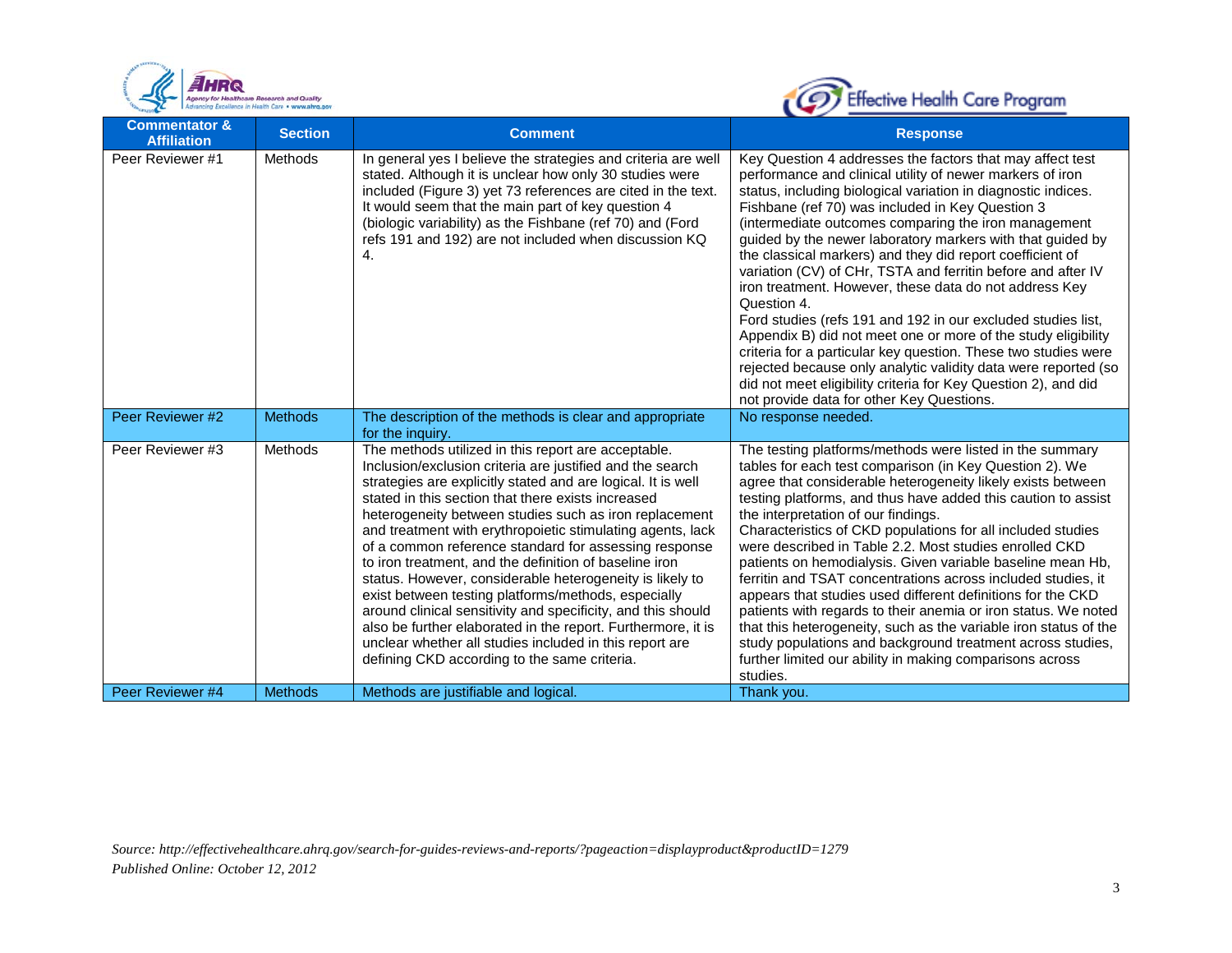



| <b>Commentator &amp;</b><br><b>Affiliation</b> | <b>Section</b> | <b>Comment</b>                                                                                                                                                                                                                                                                                                                                             | <b>Response</b>                                                                                                                                                                                                                                                                                                                                                                                                                                                                                                                                                                                      |
|------------------------------------------------|----------------|------------------------------------------------------------------------------------------------------------------------------------------------------------------------------------------------------------------------------------------------------------------------------------------------------------------------------------------------------------|------------------------------------------------------------------------------------------------------------------------------------------------------------------------------------------------------------------------------------------------------------------------------------------------------------------------------------------------------------------------------------------------------------------------------------------------------------------------------------------------------------------------------------------------------------------------------------------------------|
| Peer Reviewer #8                               | <b>Methods</b> | The methods seem sound (I am not a methodologist) but<br>why would SQID results even be considered when, at my<br>last count, there were only 3 instruments in the world?                                                                                                                                                                                  | Before we conducted the CER, clinical experts were<br>reconvened to form the Technical Expert Panel (TEP), which<br>served in an advisory capacity to help refine Key Questions,<br>identify important issues, and define parameters for the<br>review of evidence. A list of newer markers were defined a<br>priori with input from our TEP, including CHr, %HYPO, ZPP,<br>sTfR, hepcidin, and SQUID. We have clarified this<br>information in "Scope of the Review" section, and the details<br>of this process were described in "Topic Refinement and<br>Review Protocol" section of the report. |
| Peer Reviewer #1                               | <b>Results</b> | The detail and tables are a bit overwhelming considering<br>the conclusions. A lot to digest to find out there are no<br>good answers to the key questions. Considering the<br>outcome (which I agree with) would it not be possible to<br>condense?                                                                                                       | Because we did not perform meta-analysis due to large<br>heterogeneity across studies, we feel it is important to<br>present key information and data from individual studies<br>using summary tables.                                                                                                                                                                                                                                                                                                                                                                                               |
| Peer Reviewer #2                               | <b>Results</b> | The results section is clear and, to the extent supported<br>by the evidence, appropriately addresses the issues<br>raised.<br>There is a significant amount of redundancy which<br>perhaps could be curtailed. The tables are very useful to<br>support the literature review and to compare/contrast the<br>methods and results of the studies involved. | Thank you. See response above.                                                                                                                                                                                                                                                                                                                                                                                                                                                                                                                                                                       |
| Peer Reviewer #3                               | <b>Results</b> | The amount of detail is well described in the Tables,<br>specifically outlining the tests assessed and their<br>diagnostic accuracy. Furthermore, the heterogeneity<br>surrounding IV iron and ESA treatment is well described<br>in tabular format, thus forming the basis for future<br>research studies.                                                | No response needed.                                                                                                                                                                                                                                                                                                                                                                                                                                                                                                                                                                                  |
| Peer Reviewer #4                               | <b>Results</b> | Detail is appropriate                                                                                                                                                                                                                                                                                                                                      | Thank you.                                                                                                                                                                                                                                                                                                                                                                                                                                                                                                                                                                                           |
| Peer Reviewer #5                               | <b>Results</b> | I think the authors have done more than an acceptable<br>job with the presentation of the results. I can follow the<br>tables and the figures.                                                                                                                                                                                                             | Thank you. No response needed.                                                                                                                                                                                                                                                                                                                                                                                                                                                                                                                                                                       |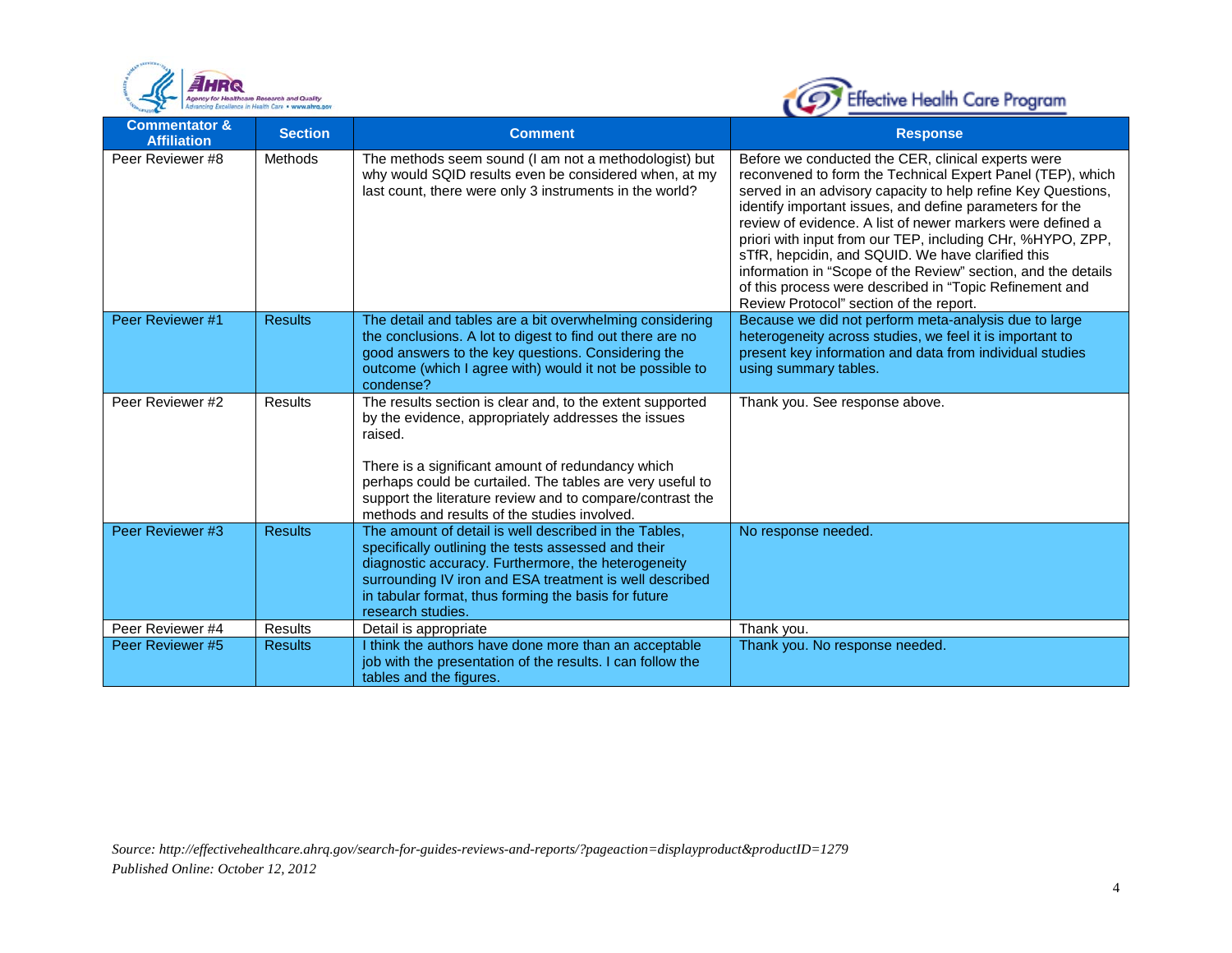



| <b>Commentator &amp;</b><br><b>Affiliation</b> | <b>Section</b>            | <b>Comment</b>                                                                                                                                                                                                                                                                                                                                                                                                                                                                                                                                                                                                                                                                                                                               | <b>Response</b>                                                                                                                                                                                                                                                                                                                                                                                                                                                                                                                                                                                                                                                                                                                                                                    |
|------------------------------------------------|---------------------------|----------------------------------------------------------------------------------------------------------------------------------------------------------------------------------------------------------------------------------------------------------------------------------------------------------------------------------------------------------------------------------------------------------------------------------------------------------------------------------------------------------------------------------------------------------------------------------------------------------------------------------------------------------------------------------------------------------------------------------------------|------------------------------------------------------------------------------------------------------------------------------------------------------------------------------------------------------------------------------------------------------------------------------------------------------------------------------------------------------------------------------------------------------------------------------------------------------------------------------------------------------------------------------------------------------------------------------------------------------------------------------------------------------------------------------------------------------------------------------------------------------------------------------------|
| Peer Reviewer #1                               | Discussion/<br>Conclusion | As stated above refs 70, 191 and 192 certainly address<br>biologic variability of some of these markers.<br>Future Research is not a section that I could find. It is a<br>table in the "Research Gaps" section. I found the table to<br>be unwieldy and difficult to follow and would have<br>preferred a section specifically addressing future<br>research.                                                                                                                                                                                                                                                                                                                                                                               | See previous responses. Briefly, Fishbane (ref 70) was<br>included in Key Question 3 but they did not report data<br>addressing Key Question 4. Ford studies (refs 191 and 192 in<br>our excluded studies list, Appendix B) did not meet one or<br>more of the study eligibility criteria for a particular key<br>question.<br>Table C. summarized the research gaps identified by the<br>CER, and some suggestions for future research. A Future<br>Research Needs project is ongoing to discuss these research<br>gaps and to identify other research gaps related to the CET<br>topics with input from a multidisciplinary panel of<br>stakeholders, including patients/patient advocates, providers,<br>private and public payers, and principal<br>investigators/researchers. |
| Peer Reviewer #2                               | Discussion/<br>Conclusion | Given the lack of robustness of the data, the conclusions<br>are appropriately muted. No important literature has been<br>omitted.<br>The future research section does not go far enough in<br>charging the dialysis community with performing the<br>needed comparable effectiveness research on CHr.                                                                                                                                                                                                                                                                                                                                                                                                                                       | Thank you. Please also see our response above regarding<br>future research.                                                                                                                                                                                                                                                                                                                                                                                                                                                                                                                                                                                                                                                                                                        |
| Peer Reviewer #3                               | Discussion/<br>Conclusion | The findings of this report are nicely summarized in this<br>section. It is clearly stressed that the heterogeneity<br>across studies exists regarding high degree of<br>heterogeneity across studies in the definitions of the<br>reference standard (ie. response to IV iron treatment),<br>baseline iron status of the study populations, and<br>background treatment.<br>Due to this heterogeneity, the authors caution the<br>acceptance of hemoglobin content of reticulocytes and %<br>hypochromic erythrocytes to replace traditional ferritin<br>and TSAT albeit the low evidence. This forms the basis of<br>not only directing future studies, but also encouraging the<br>reassessment of current protocols for iron management. | Thank you. No response needed.                                                                                                                                                                                                                                                                                                                                                                                                                                                                                                                                                                                                                                                                                                                                                     |
| Peer Reviewer #4                               | Discussion/<br>Conclusion | The implications are that the current literature is<br>inadequate to change our current, flawed methods of<br>assessing iron stores. The research section reflects this.                                                                                                                                                                                                                                                                                                                                                                                                                                                                                                                                                                     | No response needed.                                                                                                                                                                                                                                                                                                                                                                                                                                                                                                                                                                                                                                                                                                                                                                |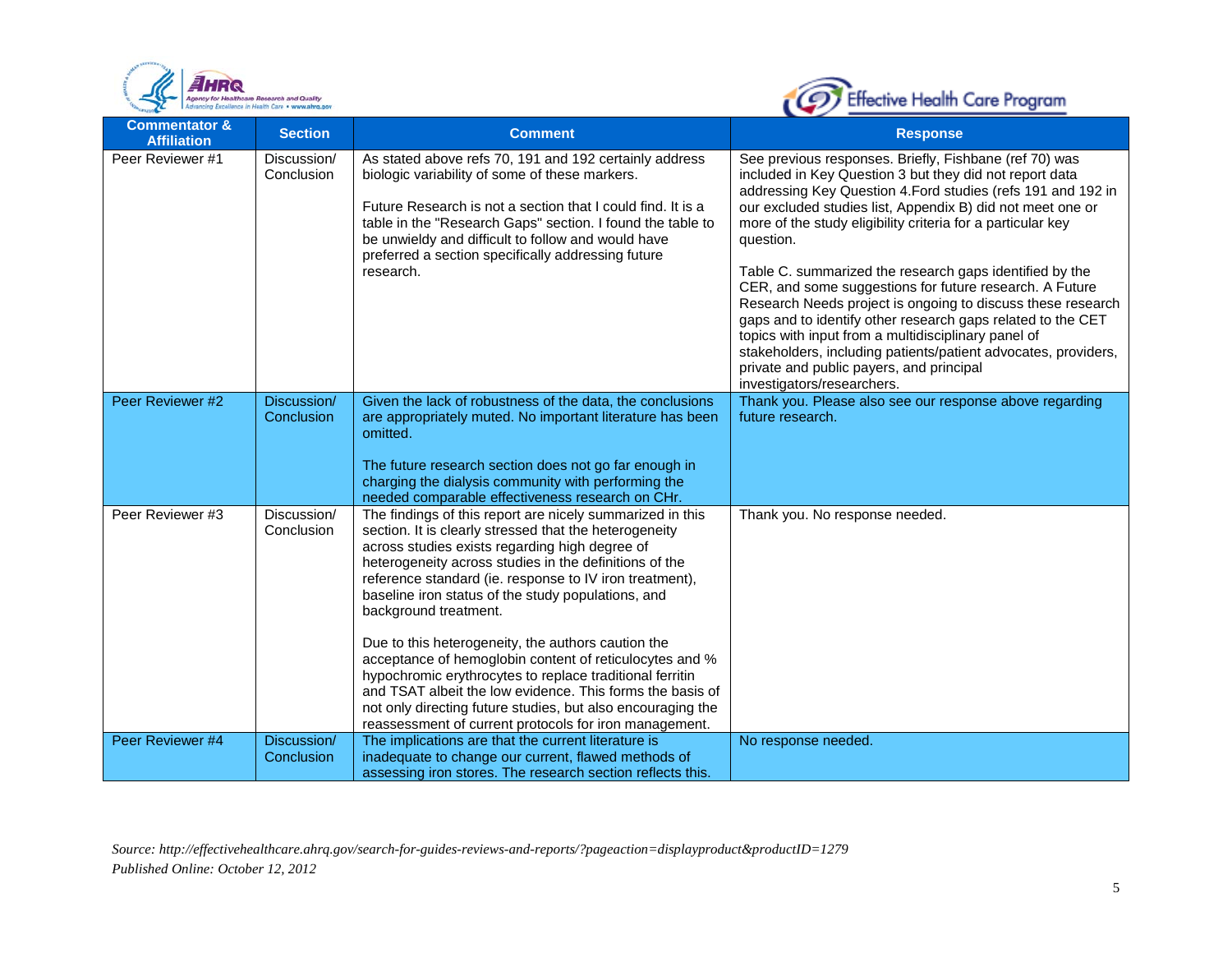



| <b>Commentator &amp;</b><br><b>Affiliation</b> | <b>Section</b>            | <b>Comment</b>                                                                                                                                                                                                                                                                                                                                                                                                                                                                                                                                                                                                                                                                                                                                                                     | <b>Response</b>                                                                                                                                                                                                                                                                                                                                                                                                                                                                                                                                                                                                                                                                                                                                 |
|------------------------------------------------|---------------------------|------------------------------------------------------------------------------------------------------------------------------------------------------------------------------------------------------------------------------------------------------------------------------------------------------------------------------------------------------------------------------------------------------------------------------------------------------------------------------------------------------------------------------------------------------------------------------------------------------------------------------------------------------------------------------------------------------------------------------------------------------------------------------------|-------------------------------------------------------------------------------------------------------------------------------------------------------------------------------------------------------------------------------------------------------------------------------------------------------------------------------------------------------------------------------------------------------------------------------------------------------------------------------------------------------------------------------------------------------------------------------------------------------------------------------------------------------------------------------------------------------------------------------------------------|
| Peer Reviewer #8                               | Discussion/<br>Conclusion | The implications are clear. The findings are that the key<br>questions can't be answered because the data don't exist.<br>Furthermore, the authors are correct in stating that it is<br>unlikely that studies to answer the key questions will ever<br>be done given the resources that would be required.                                                                                                                                                                                                                                                                                                                                                                                                                                                                         | No response needed.                                                                                                                                                                                                                                                                                                                                                                                                                                                                                                                                                                                                                                                                                                                             |
|                                                |                           | Page ES9; lines 16-17. I would like the authors to<br>translate what it means when they say: "there is a low<br>level of evidence that CHr has similar or better overall test<br>performance compared with classical markers" What<br>exactly is "a low level of evidence?"                                                                                                                                                                                                                                                                                                                                                                                                                                                                                                        | We followed the Methods Guide in evaluating the strength of<br>the body of evidence for each Key Question with respect to<br>four domains: risk of bias, consistency, directness, and<br>precision. How we graded the strength of evidence for the<br>test performance of reticulocyte hemoglobin content (CHr)<br>comparing with that of classical markers of iron status to<br>predict a response to IV iron treatment was described in<br>Table 2.4. of the report. The strength of evidence pertaining<br>to each Key Question of the CER is classified into four broad<br>categories or grades: High, Moderate, Low, or Insufficient.<br>We have added brief interoperation of each grade in the<br>"Grading of Body of Executive Summary. |
| Peer Reviewer #1                               | General                   | A great deal of work went into this manuscript but the<br>findings are not surprising nor that useful. They confirm<br>what most in the field already know - namely there is not<br>a good biomarker for monitoring iron status in CKD<br>patients. There is little information here that will impact<br>future practice as there is no new and helpful information.<br>It is OK considering it says very little that is not commonly<br>known. It needed to be done but this is a document that<br>will be quickly scanned by those in the field and then<br>shelved.                                                                                                                                                                                                             | No response needed.                                                                                                                                                                                                                                                                                                                                                                                                                                                                                                                                                                                                                                                                                                                             |
| Peer Reviewer #2                               | General                   | The authors of the document did a superb job in<br>synthesizing the existing literature and drawing the<br>appropriate conclusions. The summary tables are<br>particularly useful in visualizing the results and diversity of<br>the existing studies and in supporting the text. What we<br>are left with is that CHr and %HYPO may be superior to<br>TSAT and serum ferritin in diagnosing iron deficiency<br>(whatever that means operationally) but very little<br>evidence that the uptake of the former two tests will result<br>in any significant improvement in intermediate outcomes,<br>safety, quality of life, morbidity/mortality or decreased<br>costs, which is what comparative effectiveness inquiries<br>are all about. Even if there were more compelling data | Thank you and please also see previous responses<br>regarding future research.                                                                                                                                                                                                                                                                                                                                                                                                                                                                                                                                                                                                                                                                  |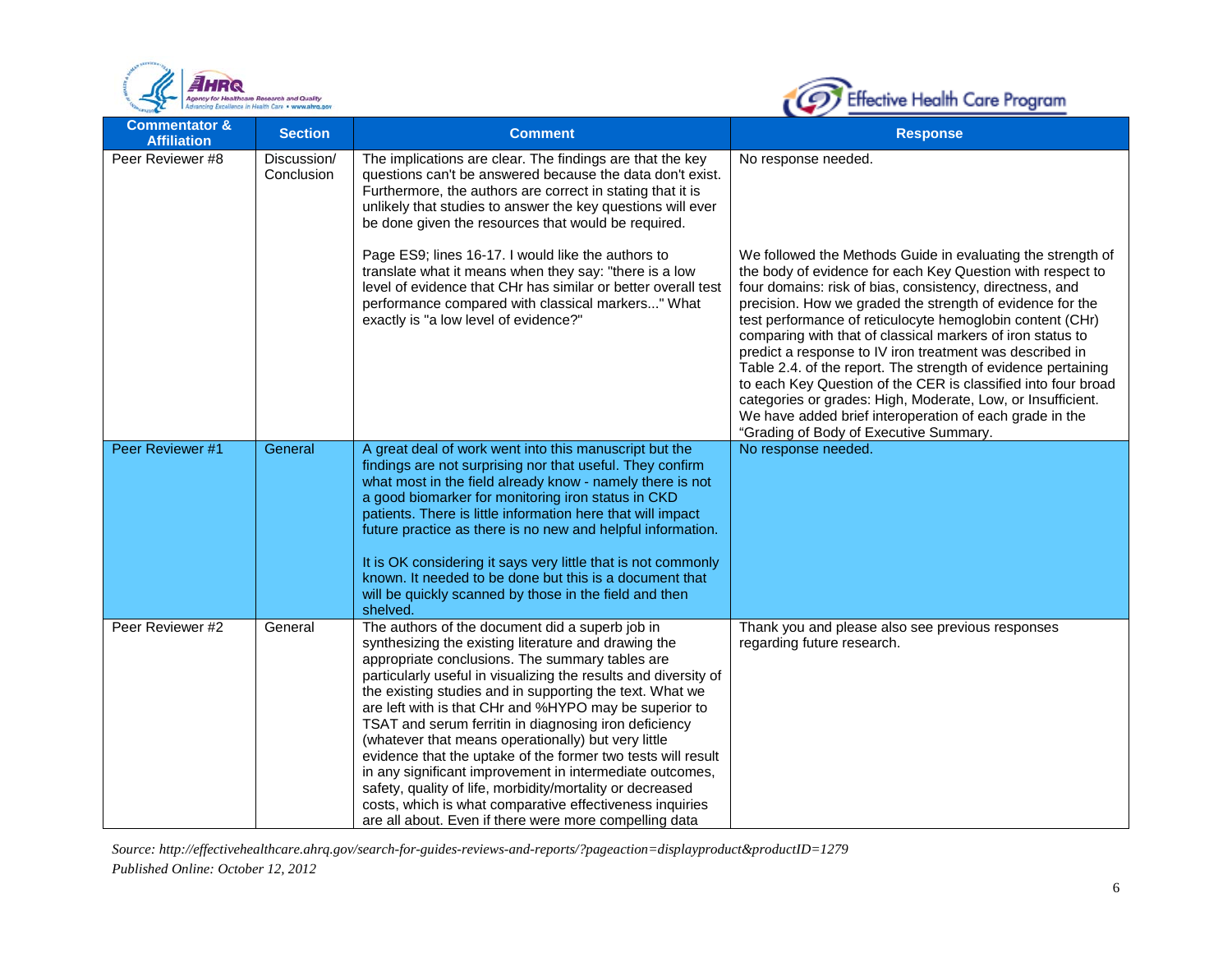



| <b>Commentator &amp;</b><br><b>Affiliation</b> | <b>Section</b> | <b>Comment</b>                                                                                                                                                                                                                                                                                                                                                                                                                                                                                                                                                                                                                                                                                                                                                                                                                                                                                                                                                                                                                                                                                                                                                                                                                                                                                                                                                                                                                                                                                                                                                                                                                                                                                                                                                                                                                                                                                | <b>Response</b> |
|------------------------------------------------|----------------|-----------------------------------------------------------------------------------------------------------------------------------------------------------------------------------------------------------------------------------------------------------------------------------------------------------------------------------------------------------------------------------------------------------------------------------------------------------------------------------------------------------------------------------------------------------------------------------------------------------------------------------------------------------------------------------------------------------------------------------------------------------------------------------------------------------------------------------------------------------------------------------------------------------------------------------------------------------------------------------------------------------------------------------------------------------------------------------------------------------------------------------------------------------------------------------------------------------------------------------------------------------------------------------------------------------------------------------------------------------------------------------------------------------------------------------------------------------------------------------------------------------------------------------------------------------------------------------------------------------------------------------------------------------------------------------------------------------------------------------------------------------------------------------------------------------------------------------------------------------------------------------------------|-----------------|
|                                                |                | regarding the superior effectiveness of CHr and %HYPO<br>in guiding iron therapy, there are considerable barriers<br>regarding their widespread adoption in the US. %HYPO is<br>a non-starter because both LDOs and most MDOs and<br>SDOs use central labs which entail a significant time<br>delay between blood sample collection and analysis. The<br>bundling of dialysis reimbursement has caused most<br>providers to curtail lab testing, which may include CHr if<br>the provider is charged by the lab for the test. It is my<br>understanding that the four biggest dialysis labs,<br>FMC/Spectra, DaVita, Satellite and Ascend all use the<br>Bayer blood analyzer which has the CHr channel. These<br>machines actually run a CHr on every sample but only<br>report the result if the CHr is ordered and reimbursed. If<br>the CHr result were routinely disclosed on the CBC report<br>(at no additional charge), then providers would have the<br>opportunity to use CHr on a more routine basis as a guide<br>for iron therapy.<br>Given this scenario, the report does not go far enough in<br>recommending that additional well-designed, randomized<br>prospective studies be done comparing CHr with TSAT<br>and serum ferritin as a guide to iron therapy with outcome<br>measures that include all of the comparative<br>effectiveness issues raised in Key Questions 1-4.<br>The report is clear and well-organized. The main points<br>are clear, namely that there is low strength evidence to<br>support the use of CHr (which is practical in the US) and<br>%HYPO (which is not practical in the US). The<br>conclusions are not sufficiently robust to inform practice<br>decisions without further research. It is also premature to<br>consider policy changes based on this report, except for<br>the recommendation for further research mentioned<br>above. |                 |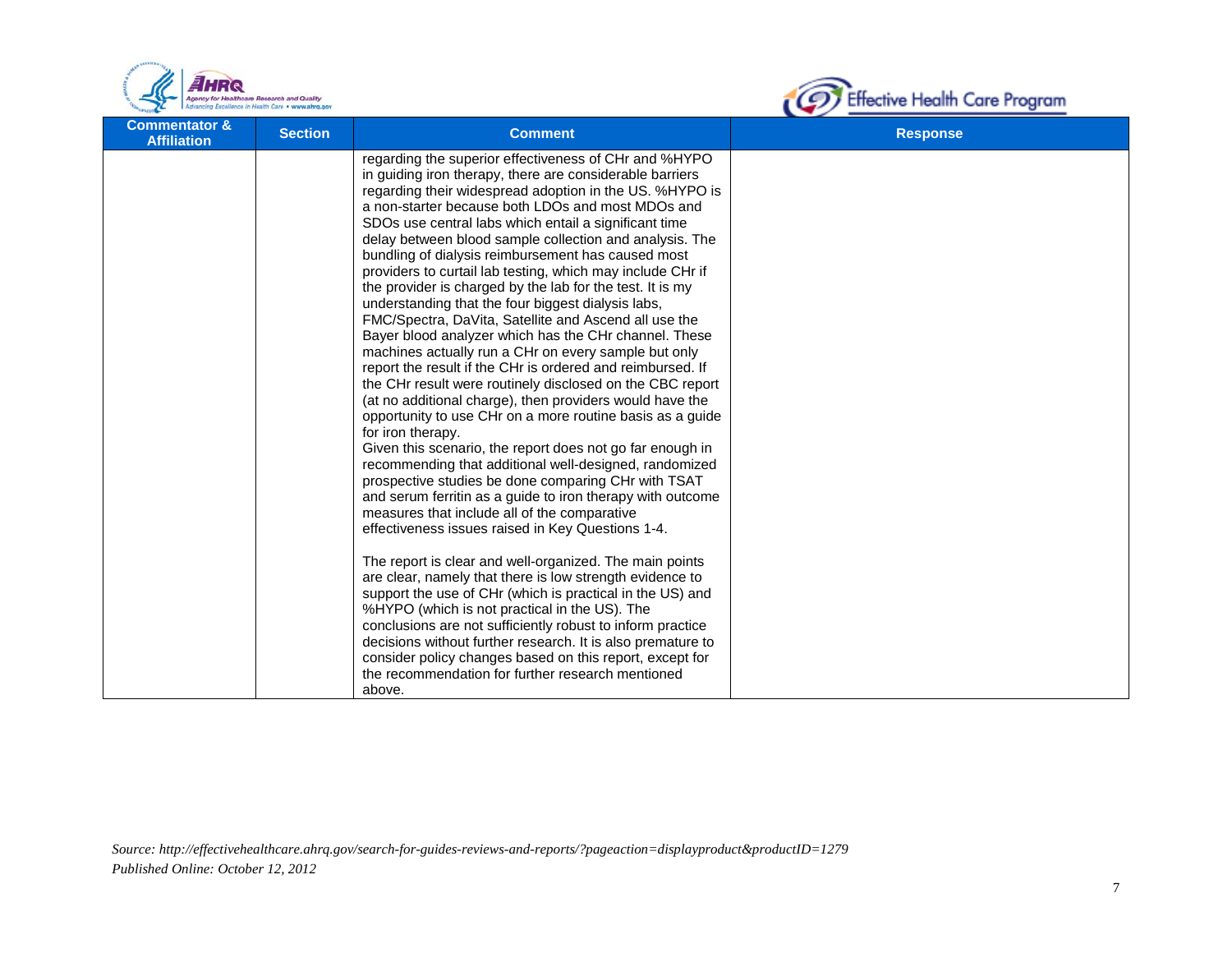



| <b>Commentator &amp;</b><br><b>Affiliation</b> | <b>Section</b> | <b>Comment</b>                                                                                                                                                                                                                                                                                                                                                                                                                                                                                                                                                                                                                                                                                                                                                                                                                                                                                                                                                                                                                                                                                                                                                                                                                                                                                                                                                                                                                                                                                                                                                                                                                                                                                                                                                                                                                                                                                                                                                                                           | <b>Response</b>                |
|------------------------------------------------|----------------|----------------------------------------------------------------------------------------------------------------------------------------------------------------------------------------------------------------------------------------------------------------------------------------------------------------------------------------------------------------------------------------------------------------------------------------------------------------------------------------------------------------------------------------------------------------------------------------------------------------------------------------------------------------------------------------------------------------------------------------------------------------------------------------------------------------------------------------------------------------------------------------------------------------------------------------------------------------------------------------------------------------------------------------------------------------------------------------------------------------------------------------------------------------------------------------------------------------------------------------------------------------------------------------------------------------------------------------------------------------------------------------------------------------------------------------------------------------------------------------------------------------------------------------------------------------------------------------------------------------------------------------------------------------------------------------------------------------------------------------------------------------------------------------------------------------------------------------------------------------------------------------------------------------------------------------------------------------------------------------------------------|--------------------------------|
| Peer Reviewer #3                               | General        | This report is clinically useful by outlining the current state<br>of novel biomarkers of iron status (i.e. hemoglobin<br>content of reticulocytes, % hypochromic erythrocytes,<br>erythrocyte zinc protoporphyrin, soluble transferrin<br>receptor, hepcidin, and SQUID). Unfortunately, clinical<br>studies to date have not provided overwhelming evidence<br>regarding the advantages of these novel biomarkers as<br>compared to traditional ones when considering treatment<br>of a patient subpopulation clearly in need of better clinical<br>management for anemia. Furthermore, there are no<br>apparent standard protocols for the treatment of anemia<br>through iron replacement therapy and erythropoietic<br>stimulating agents, thus rendering the review described<br>herein difficult to perform. Consequently, it is uncertain<br>whether clinicians will change their practice based on<br>these findings. However, this report outlines specific<br>evidence and research gaps that will hopefully be<br>addressed in future studies.<br>The report is well structured and the tabular descriptions<br>were particularly helpful for summarizing the findings. The<br>main points regarding the heterogeneity between studies<br>are clearly stressed.<br>This report will be particularly useful in directing future<br>studies to cover evidence gaps by increasing the number<br>of studies focusing on novel biomarkers of iron status as<br>well as reassessing the effectiveness of current<br>management strategies for iron management. Combined<br>with the low evidence and the heterogeneity between<br>study protocols, it is unlikely that hemoglobin content of<br>reticulocytes and % hypochromic erythrocytes will replace<br>traditional ferritin and TSAT measurement in the<br>immediate future. Nevertheless, future studies aimed at<br>reducing the research gaps hold the promise for adoption<br>of better biomarkers for assessing iron status in patients | Thank you. No response needed. |
| Peer Reviewer #4                               | General        | with CKD.<br>The report is clinically meaningful, with appropriate key<br>questions explicitly stated.<br>well structured and organized                                                                                                                                                                                                                                                                                                                                                                                                                                                                                                                                                                                                                                                                                                                                                                                                                                                                                                                                                                                                                                                                                                                                                                                                                                                                                                                                                                                                                                                                                                                                                                                                                                                                                                                                                                                                                                                                  | Thank you. No response needed. |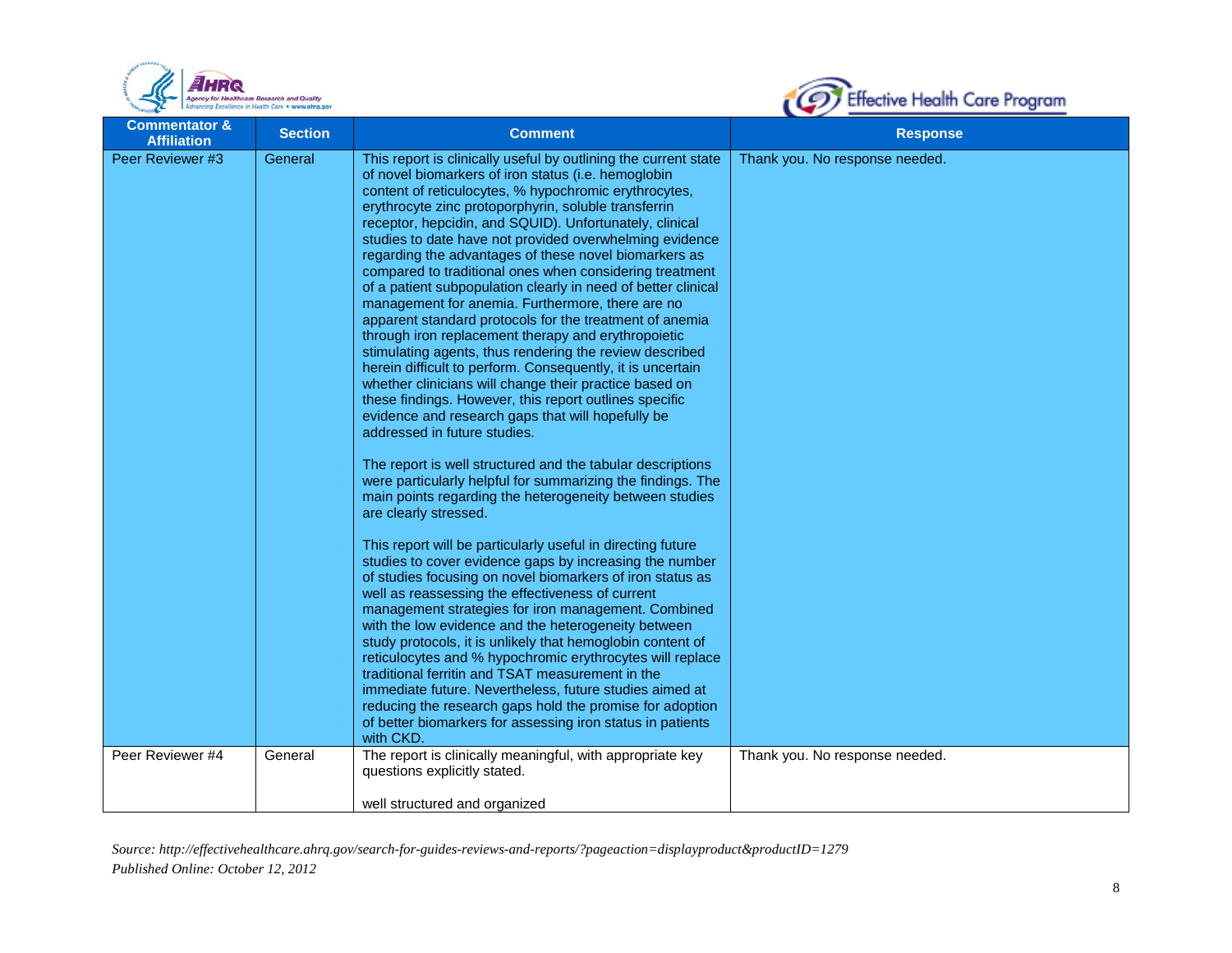



| <b>Commentator &amp;</b><br><b>Affiliation</b>                                          | <b>Section</b>     | <b>Comment</b>                                                                                                                                                                                                                                                                                                                                                                                                                                                                                                                                                                                                                                                                                                                                                                                                                                                                                                                                                                                                                                                                                                                                                                                                                                                                                                                                                                                                                                                                                                                                                                                                                                                                                                                                                                                                                                                                                                                      | <b>Response</b>                                        |
|-----------------------------------------------------------------------------------------|--------------------|-------------------------------------------------------------------------------------------------------------------------------------------------------------------------------------------------------------------------------------------------------------------------------------------------------------------------------------------------------------------------------------------------------------------------------------------------------------------------------------------------------------------------------------------------------------------------------------------------------------------------------------------------------------------------------------------------------------------------------------------------------------------------------------------------------------------------------------------------------------------------------------------------------------------------------------------------------------------------------------------------------------------------------------------------------------------------------------------------------------------------------------------------------------------------------------------------------------------------------------------------------------------------------------------------------------------------------------------------------------------------------------------------------------------------------------------------------------------------------------------------------------------------------------------------------------------------------------------------------------------------------------------------------------------------------------------------------------------------------------------------------------------------------------------------------------------------------------------------------------------------------------------------------------------------------------|--------------------------------------------------------|
| Peer Reviewer #8<br>Kerry Willis, PhD                                                   | General<br>General | The major difficulty I have with this document is that the<br>outcome was predictable. In the renal community, there is<br>much going back and forth about iron issues - diagnosis<br>of the various forms of iron "deficiency" (absolute or<br>relative/functional) and the utility of the standard tests of<br>iron status. The Europeans, and some investigators in the<br>US, have put more effort into understanding the "newer"<br>iron tests, such as percent hypochromic red cells<br>("%HYPO") and reticulocyte hemoglobin concentration.<br>As eventually mentioned in this document, US<br>clinics/clinicians do not have routine access to the<br>laboratory instruments that can report these 'newer'<br>results and so relatively few studies have been done (and<br>very few recently) in the US using these markers.<br>Consequently, the vast majority of US physicians are not<br>familiar with them.<br>Also, while the overarching goal of the project is laudable<br>- trying to find differences between markers of iron status<br>that will impact practice and affect outcomes in patients -<br>coming to a meaningful conclusion is bound to be difficult,<br>if not impossible. There are so many moving parts,<br>including rapid swings in iron metabolism, that the small<br>differences that might exist between various markers of<br>iron status are swallowed by the whole. Among the<br>confounders: co-morbidities; parenteral iron<br>administration; dialysis for many; administration of ESAs;<br>changing environment for reimbursement. The last, alone,<br>will drive behaviour far more than the relative validity of<br>any markers of iron status.<br>The report seems to me to be well structured and well<br>organized. The main points are clearly presented. None<br>of the findings will inform policy or change practice.<br>We are pleased to have the opportunity to comment on | No response needed.<br>Thank you for this information. |
| Senior Vice<br>President, Scientific<br><b>Activities National</b><br>Kidney Foundation |                    | the Draft Comparative Effectiveness Review, "Laboratory<br>Biomarkers/or Assessing Iron Status and Managing Iron<br>Deficiency in Late Stage Chronic Kidney Disease Patients<br>with Anemia. " The Report is particularly timely since the<br>Kidney Disease Improving Global Outcomes (KDIGO)<br>Clinical Practice Guideline for Anemia in Chronic Kidney<br>Disease, which covers many of the same issues, will be                                                                                                                                                                                                                                                                                                                                                                                                                                                                                                                                                                                                                                                                                                                                                                                                                                                                                                                                                                                                                                                                                                                                                                                                                                                                                                                                                                                                                                                                                                                |                                                        |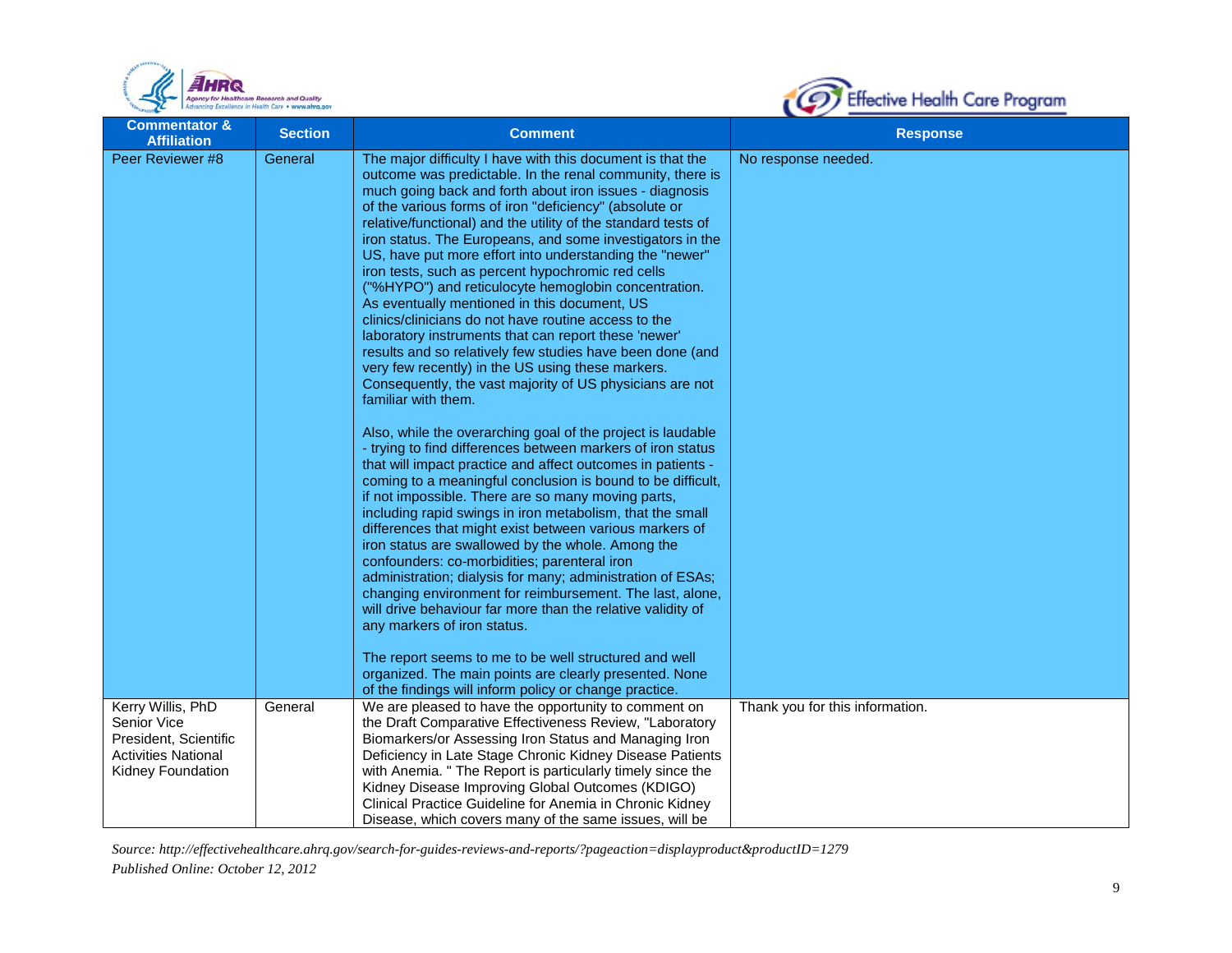



| <b>Commentator &amp;</b><br><b>Affiliation</b> | <b>Section</b> | <b>Comment</b>                                                                                                                                                                                                                                                                                                                                                                                                                                                                                                                                                                                                                                                                                                                                                                                                                                                                                                                                                                                                                                                                                                                                                                                                                                                                                                                                                                                                                                                                           | <b>Response</b>                                                                                                                                                                                     |
|------------------------------------------------|----------------|------------------------------------------------------------------------------------------------------------------------------------------------------------------------------------------------------------------------------------------------------------------------------------------------------------------------------------------------------------------------------------------------------------------------------------------------------------------------------------------------------------------------------------------------------------------------------------------------------------------------------------------------------------------------------------------------------------------------------------------------------------------------------------------------------------------------------------------------------------------------------------------------------------------------------------------------------------------------------------------------------------------------------------------------------------------------------------------------------------------------------------------------------------------------------------------------------------------------------------------------------------------------------------------------------------------------------------------------------------------------------------------------------------------------------------------------------------------------------------------|-----------------------------------------------------------------------------------------------------------------------------------------------------------------------------------------------------|
|                                                |                | published this summer. We are pleased to note that there<br>is substantial concordance with the findings of the<br>evidence center and the new KDIGO Guideline.                                                                                                                                                                                                                                                                                                                                                                                                                                                                                                                                                                                                                                                                                                                                                                                                                                                                                                                                                                                                                                                                                                                                                                                                                                                                                                                          |                                                                                                                                                                                                     |
|                                                |                | The KDIGO Work Group is in agreement with the AHRQ<br>about the lack of specificity and sensitivity of the<br>traditional tests of iron status, TSAT and ferritin, for<br>prediction of bone marrow iron stores and erythropoietic<br>response to iron supplementation, that there are factors,<br>such as inflammation, that affect the biological variability<br>of these tests, and, as a result, that there is a need for<br>better biomarkers. In addition, the KDIGO Guideline<br>specifically suggests: "In the absence of a clinically<br>evident infectious or inflammatory process, assessment<br>of CRP may suggest the presence of an occult<br>inflammatory state that may be associated with an<br>elevated ferritin level and ESA-hyporesponsiveness."<br>Finally, the KDIGO Guideline notes that there are no<br>studies that have addressed the clinical benefit, cost-<br>effectiveness, and risk benefit comparison of using<br>different TSAT and ferritin levels for the diagnosis of iron<br>deficiency or as a trigger for iron supplementation.<br>2. We are, however, concerned that one of the goals of<br>the Comparative Effectiveness Review appears to be<br>reduction in the frequency of iron tests. Conversely, the<br>KDIGO Guideline suggests: "Patients who are on ESA<br>therapy, regardless of whether iron treatment is also<br>being used should have tests of iron status at least every<br>3 months. In some circumstances, more frequent iron | Assessment of CRP is out of scope of the current CER.<br>Thank you for this information. I have added it to our<br>background section.<br>This information was described in our background section. |
|                                                |                | status testing may be appropriate, including following<br>initiation of ESA or iron therapy or when the ESA dose or<br>dose frequency is increased, iron status testing is also<br>important in the assessment of patients who become less<br>responsive to ESA treatment." There are several reasons<br>for this recommendation:                                                                                                                                                                                                                                                                                                                                                                                                                                                                                                                                                                                                                                                                                                                                                                                                                                                                                                                                                                                                                                                                                                                                                        |                                                                                                                                                                                                     |
|                                                |                | a) "In each patient there must be consideration of current<br>and desired Hb level, ESA dose and trends in ESA dose<br>over time, assessment of the HB response to iron<br>supplementation, ongoing blood loss, and changes in iron<br>status tests"                                                                                                                                                                                                                                                                                                                                                                                                                                                                                                                                                                                                                                                                                                                                                                                                                                                                                                                                                                                                                                                                                                                                                                                                                                     | No response needed.                                                                                                                                                                                 |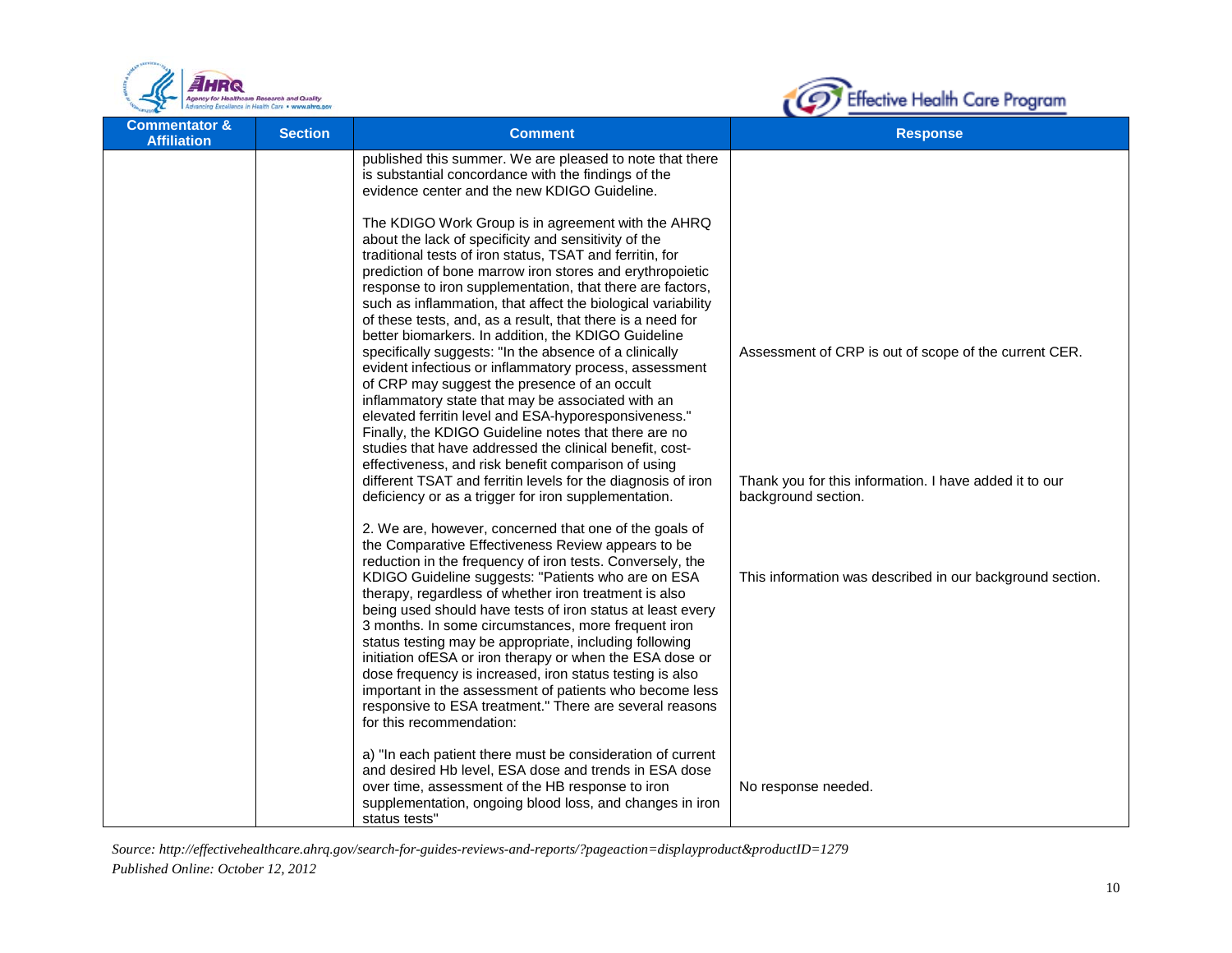



| <b>Commentator &amp;</b><br><b>Affiliation</b> | <b>Section</b> | <b>Comment</b>                                                                                                                                                                                                                                                                                                                                                                                                                                                                                                                                                                                                                                                                                                                                                                                                                                                                                                      | <b>Response</b>                                                                                                     |
|------------------------------------------------|----------------|---------------------------------------------------------------------------------------------------------------------------------------------------------------------------------------------------------------------------------------------------------------------------------------------------------------------------------------------------------------------------------------------------------------------------------------------------------------------------------------------------------------------------------------------------------------------------------------------------------------------------------------------------------------------------------------------------------------------------------------------------------------------------------------------------------------------------------------------------------------------------------------------------------------------|---------------------------------------------------------------------------------------------------------------------|
|                                                |                | b) The need to consider trends in iron status are<br>highlighted by consideration of a patient with decreasing<br>TSA T and ferritin levels which may signify the presence<br>of gastrointestinal bleeding or excessive dialysis blood<br>loss. As another example, an increasing TSAT and ferritin<br>level may indicate excessive iron supplementation and a<br>need to decrease or discontinue iron administration.<br>Finally, an increase in ferritin level accompanied by a<br>decrease in TSAT and Hb level suggests inflannnation-<br>medicated reticuloendothelial blockade.<br>c) Increasing ferritin levels in association with stable or<br>declining TSAT levels may also indicate the presence of<br>inflannnation, infection, or other clinical situations<br>inducing acute phase reactants during which time the<br>appropriateness of continued iron administration may<br>need to be reassessed. |                                                                                                                     |
|                                                |                | The KDIOO Guideline recommends that serum ferritin<br>and TSAT levels should not be measured until at least<br>one week has elapsed since the most recent prior IV iron<br>use.<br>Thank you for your attention to this comparison between<br>the Draft Comparative Effectiveness Review and the<br>KDIGO Guideline. We hope that the final version of the<br>Comparative Effectiveness Review will reference the<br>KDIGO Guideline. It will be published in the Kidney<br>International Supplement, August 15, 2012 issue, but it<br>will also be posted online on August 1st.                                                                                                                                                                                                                                                                                                                                    | We will add this reference if the final report is published after<br>the publication of the update DKIGO Guideline. |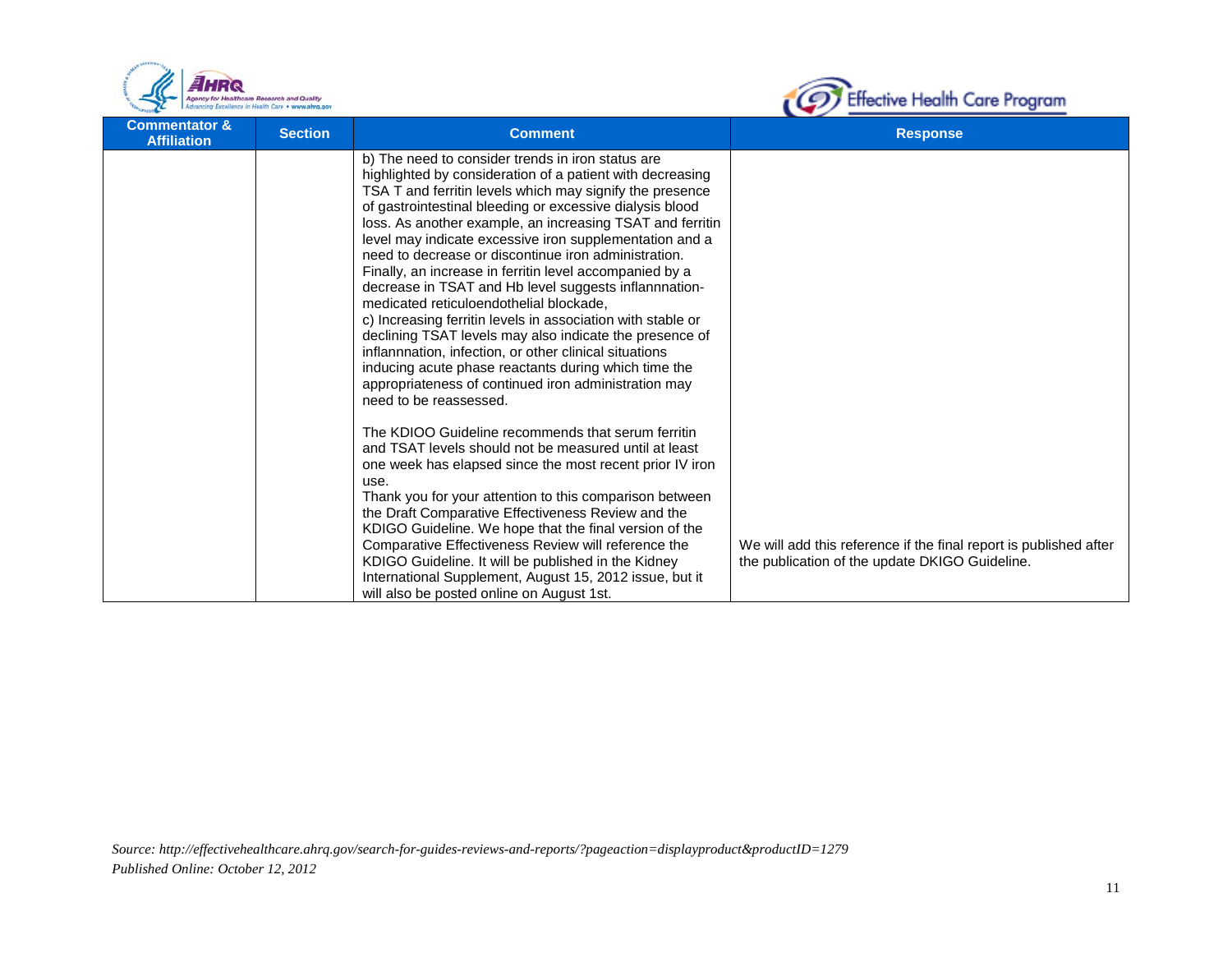



| <b>Commentator &amp;</b><br><b>Affiliation</b> | <b>Section</b>       | <b>Comment</b>                                                                                                                                                                                                                                                                                                                                                                                                                                                                                                                                                                                                                                                                                                                                                                                                                                                                                                                                                                                                                                                                                                                                                                                                                                                                                                                                                                                                                                                                                                                                                                                                                                                                                                                                                                                                                                                                                                            | <b>Response</b>                                                                                                                                                                                                                                                                                                                                                                                                                                                                                                                                                                                               |
|------------------------------------------------|----------------------|---------------------------------------------------------------------------------------------------------------------------------------------------------------------------------------------------------------------------------------------------------------------------------------------------------------------------------------------------------------------------------------------------------------------------------------------------------------------------------------------------------------------------------------------------------------------------------------------------------------------------------------------------------------------------------------------------------------------------------------------------------------------------------------------------------------------------------------------------------------------------------------------------------------------------------------------------------------------------------------------------------------------------------------------------------------------------------------------------------------------------------------------------------------------------------------------------------------------------------------------------------------------------------------------------------------------------------------------------------------------------------------------------------------------------------------------------------------------------------------------------------------------------------------------------------------------------------------------------------------------------------------------------------------------------------------------------------------------------------------------------------------------------------------------------------------------------------------------------------------------------------------------------------------------------|---------------------------------------------------------------------------------------------------------------------------------------------------------------------------------------------------------------------------------------------------------------------------------------------------------------------------------------------------------------------------------------------------------------------------------------------------------------------------------------------------------------------------------------------------------------------------------------------------------------|
| <b>Public Reviewer</b>                         | General              | The review is extensive and has applied rigorous<br>methodology. The results have been stated clearly. All<br>the sections are very well elaborated and executive<br>summary is succinct. Congratulations on a job well done.<br>I have a few specific comments:<br>1. The area of iron biomarkers, as it exists today, is<br>grossly deficient and the current review exposes these<br>deficiencies very well. It is clear that most of the practices<br>are based on the experience and it is not possible to<br>provide conclusive guidelines based on the available<br>studies.<br>2. The statement in the concluding paragraph of<br>executive summary that 'CHr may be a suitable<br>alternative marker of iron status for guiding iron treatment<br>and could potentially reduce the frequency of iron testing<br>and potential harms from IV iron treatment' is rather<br>flawed. Safety has not been shown in the studies<br>comparing these biomarkers. Also, just because a test<br>reduces the likelihood of iron administration and can save<br>cost (naturally due to less iron utilization) does not mean<br>that it is more accurate or superior in predicting response<br>to iron administration. Without outcomes data, it is difficult<br>to ascertain. Even if one utilizes bone marrow iron<br>staining as a control to test the sensitivity and specificity<br>of biomarkers in diagnosing iron deficiency, I do not<br>believe that necessarily predicts response to iron, safety<br>of the approach or better outcomes.<br>3. Please emphasize that the era when these studies<br>were conducted was quite different as compared to the<br>current paradigm of anemia management with different<br>approach to hemoglobin targets or ESA use.<br>4. There are minor typographical errors (e.g., page ES-6,<br>first paragraph- function iron deficiency should be<br>functional iron deficiency). | Thank you. No response needed.<br>We agree with safety concerns, and problems of our draft<br>conclusion. We have revised this sentence in our conclusion.<br>and it now reads "These results suggest that CHr may<br>reduce potential harms from IV iron treatment through<br>lowering the frequency of iron testing, although the evidence<br>for the potential harms associated with testing or test-<br>associated treatment is insufficient"<br>We have added this information to "Applicability and<br>Implications for Clinical and Policy Decisionmaking" section<br>in the discussion.<br>Corrected. |
| <b>Robert Blaser</b>                           | Executive<br>Summary | 1. The Renal Physicians Association (RPA) is the<br>professional organization of nephrologists whose goals<br>are to insure optimal care under the highest standards of<br>medical practice for patients with renal disease and<br>related disorders. RPA acts as the national representative<br>for physicians engaged in the study and management of<br>patients with renal disease. RPA supports AHRQ's very<br>rigorous approach to comparative effectiveness                                                                                                                                                                                                                                                                                                                                                                                                                                                                                                                                                                                                                                                                                                                                                                                                                                                                                                                                                                                                                                                                                                                                                                                                                                                                                                                                                                                                                                                         | Thank you.                                                                                                                                                                                                                                                                                                                                                                                                                                                                                                                                                                                                    |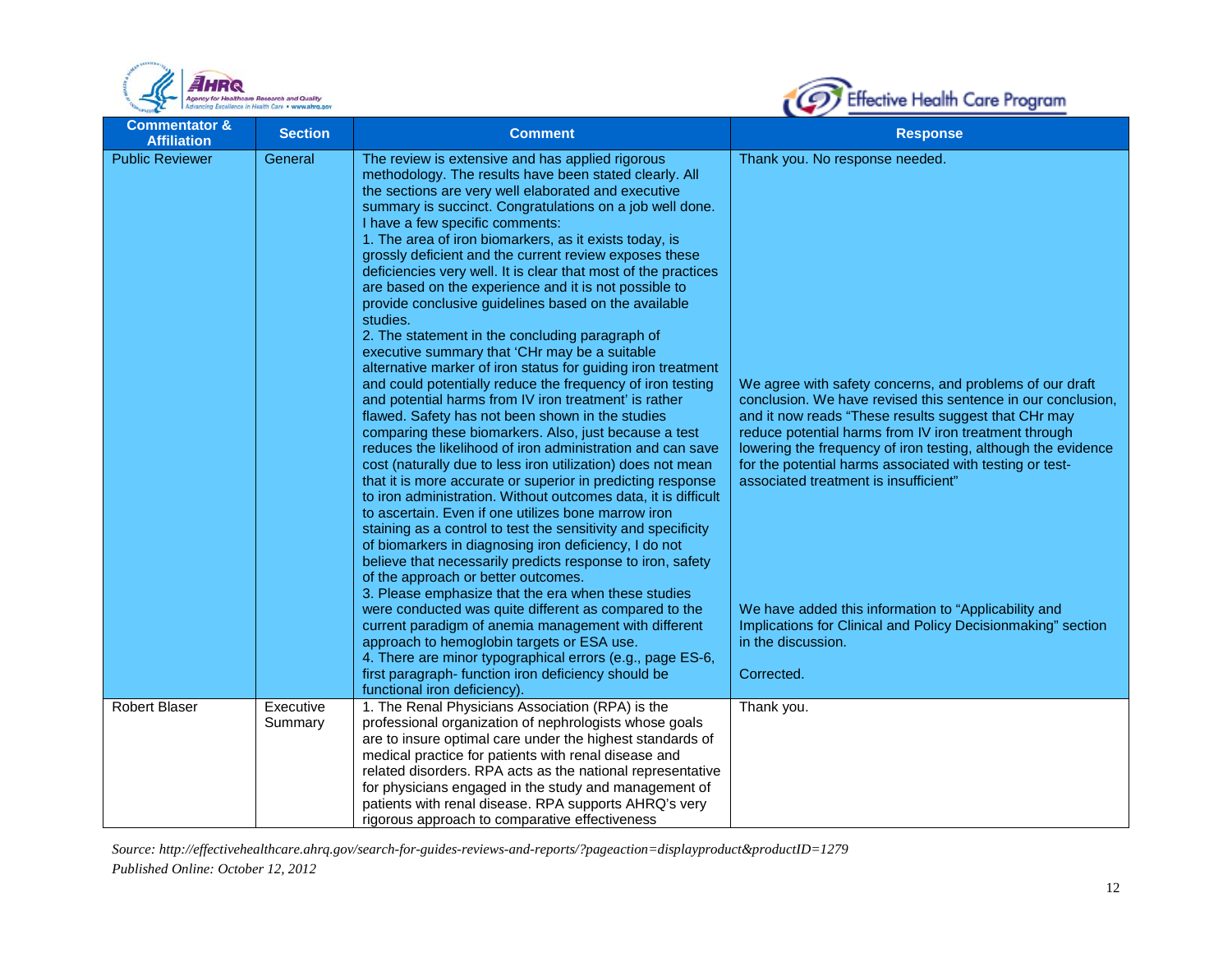



| <b>Commentator &amp;</b><br><b>Affiliation</b> | <b>Section</b> | <b>Comment</b>                                                                                                                                                                                                                                                                                                                                                                                                                                                                                                                                                                                                                                                                                                                                                                                                                                                                                                                                                                                                                                                                                                                                                                                                                                                                                                                                                                                                                                                                                                                                                                                                                                                                                                                                                                                                                                                                                                                                                                          | <b>Response</b>                                                                                                                                                                                                                                                                                                                                                                                                                                                                                                                                                                                                                                                                                                                                                                                                                                                                                                                                                                                                                                                                                                                                                                                                                                                          |
|------------------------------------------------|----------------|-----------------------------------------------------------------------------------------------------------------------------------------------------------------------------------------------------------------------------------------------------------------------------------------------------------------------------------------------------------------------------------------------------------------------------------------------------------------------------------------------------------------------------------------------------------------------------------------------------------------------------------------------------------------------------------------------------------------------------------------------------------------------------------------------------------------------------------------------------------------------------------------------------------------------------------------------------------------------------------------------------------------------------------------------------------------------------------------------------------------------------------------------------------------------------------------------------------------------------------------------------------------------------------------------------------------------------------------------------------------------------------------------------------------------------------------------------------------------------------------------------------------------------------------------------------------------------------------------------------------------------------------------------------------------------------------------------------------------------------------------------------------------------------------------------------------------------------------------------------------------------------------------------------------------------------------------------------------------------------------|--------------------------------------------------------------------------------------------------------------------------------------------------------------------------------------------------------------------------------------------------------------------------------------------------------------------------------------------------------------------------------------------------------------------------------------------------------------------------------------------------------------------------------------------------------------------------------------------------------------------------------------------------------------------------------------------------------------------------------------------------------------------------------------------------------------------------------------------------------------------------------------------------------------------------------------------------------------------------------------------------------------------------------------------------------------------------------------------------------------------------------------------------------------------------------------------------------------------------------------------------------------------------|
|                                                |                | evaluation.<br>2. RPA agrees with AHRQ's suggested need for larger<br>studies powered to evaluate patient centered outcomes.<br>Currently, there are no randomized control trials of iron<br>dosing to correct or prevent functional iron deficiency<br>during ESA therapy driven by using /co-pairing two<br>possible TSATs for iron deficiency. Nor is there adequate<br>research on whether iron tests perform differently with<br>short vs. long acting ESAs.<br>3. RPA recommends the report be very clear about<br>whether any diagnostic test is to be used to predict<br>presence or absence of bone marrow iron versus<br>presence or absence of a clinically meaningful response<br>to IV iron supplementation. Testing needs are different<br>when clinical question is too much versus too little iron.<br>One question that should be considered for future<br>research is whether any of the tests substantially<br>outperform ferritin in detecting tissue overload (rather<br>than inflammation) and in predicting adverse clinical<br>outcomes. Most of the focus in the report seems to be on<br>detection of iron deficiency rather than overload. The<br>latter takes on more significance with national trends to<br>load patients with iron to reduce ESA use<br>4. RPA believes there is insufficient discussion of CHr<br>results being affected depending on whether the older H3<br>machine or newer Advia machines are used. Cut off<br>values of iron deficiency by CHr changed as the<br>technique evolved over three separate machine<br>generations; therefore earlier studies are not comparable<br>to later ones. Further, the percentage of hypochromic red<br>cells (%HYPO) is affected depending on how soon<br>assays are performed after blood drawing. In the U.S.<br>where blood samples are often shipped long distances,<br>there may be great variability in hypochromic red cell<br>results. It is believed that % HYPO may not an adequate | No response needed.<br>Of the 27 studies were included for Key Question 2, we<br>grouped them into two distinct categories based on the<br>methods to operationalize a reference standard for assessing<br>test performance: 1) a response to intravenous (IV) iron<br>treatment; and 2) classical laboratory biomarkers, alone or in<br>combination with each other. Studies that investigated<br>diagnostic test is to be used to predict presence or absence<br>of bone marrow (category 2) were summarized in Appendix<br>D. Studies that investigated diagnostic test is to predict a<br>response to intravenous (IV) iron treatment are the focus of<br>Key Question 2.<br>The question of using ferritin in detecting tissue iron overload<br>and in predicting adverse clinical outcomes was outside of<br>scope of current CER.<br>We agree that considerable heterogeneity likely exists<br>between testing platforms, and thus have added this caution<br>to assist the interpretation of our findings.<br>We agree with the comments on the potential issues<br>concerning %HYPO. We mentioned the sample storage<br>issue in "Applicability and Implications for Clinical and Policy<br>Decisionmaking" section in the discussion section of our<br>report. |
|                                                |                | test if samples cannot be delivered to a central lab within<br>6-8 hrs.                                                                                                                                                                                                                                                                                                                                                                                                                                                                                                                                                                                                                                                                                                                                                                                                                                                                                                                                                                                                                                                                                                                                                                                                                                                                                                                                                                                                                                                                                                                                                                                                                                                                                                                                                                                                                                                                                                                 |                                                                                                                                                                                                                                                                                                                                                                                                                                                                                                                                                                                                                                                                                                                                                                                                                                                                                                                                                                                                                                                                                                                                                                                                                                                                          |